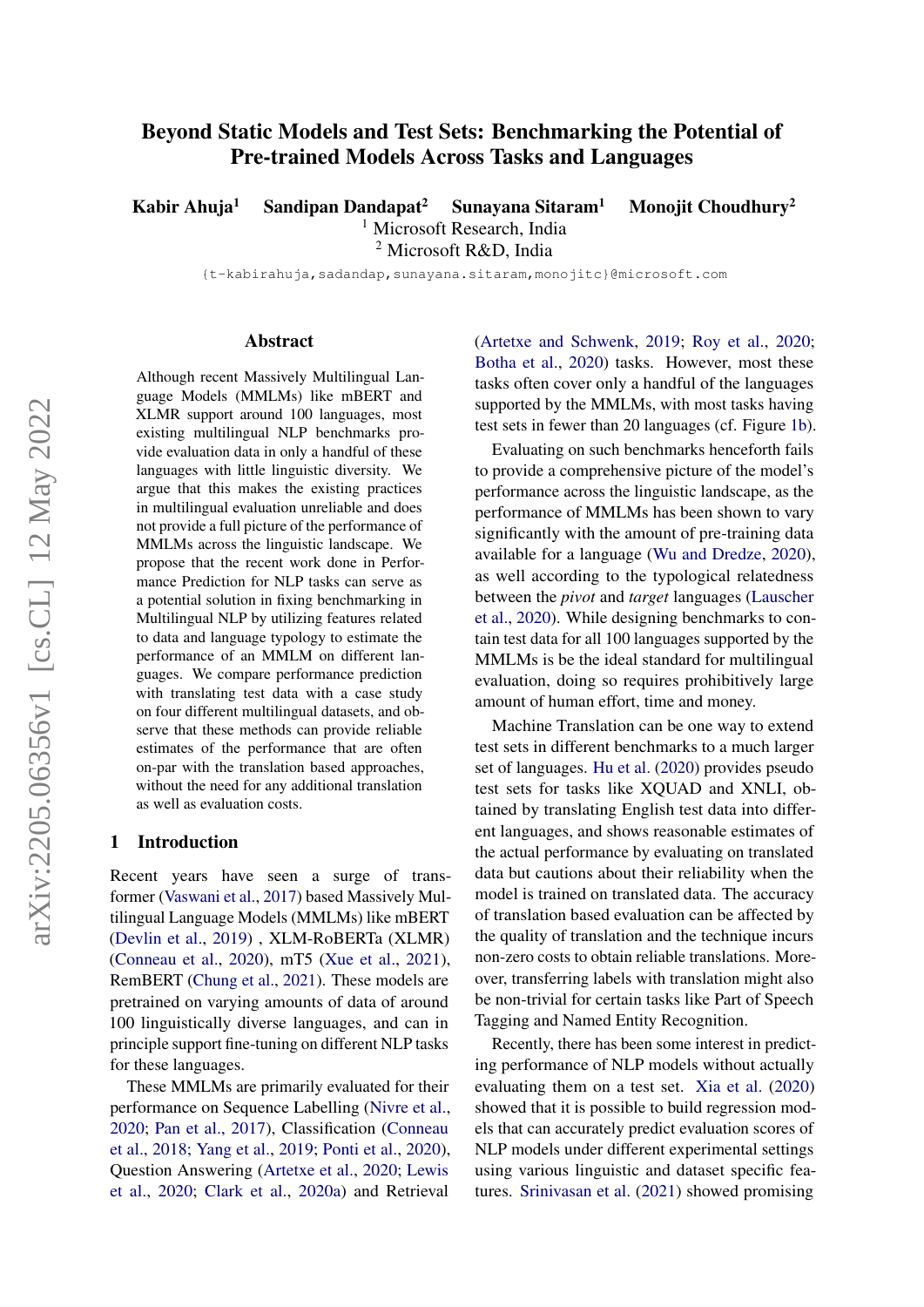<span id="page-1-0"></span>



(a) Cumulative distribution of the multilingual tasks proposed each year from 2015 to 2021.





(c) Number of multilingual tasks containing test data for each of the 106 languages supported by the MMLMs (mBERT, XLMR). The bars are shaded according to the class taxonomy proposed by [Joshi et al.](#page-6-11) [\(2020\)](#page-6-11).



results specifically for MMLMs towards predicting their performance on downstream tasks for different languages in zero-shot and few-shot settings, and [Ye et al.](#page-8-2) [\(2021\)](#page-8-2) propose methods for more reliable performance prediction by estimating confidence intervals as well as predicting fine-grained performance measures.

In this paper we argue that the performance prediction can be a possible avenue to address the current issues with Multilingual benchmarking by aiding in the estimation of performance of the MMLMs for the languages which lack any evaluation data for a given task. Not only this can help us give a better idea about the performance of a multilingual model on a task across a much larger set of languages and hence aiding in better model selection, but also enables applications in devising data collection strategies to maximize performance [\(Srinivasan et al.,](#page-7-8) [2022\)](#page-7-8) as well as in selecting the representative set of languages for a benchmark [\(Xia et al.,](#page-7-6) [2020\)](#page-7-6).

We present a case study demonstrating the effectiveness of performance prediction on four multilingual tasks, PAWS-X [\(Yang et al.,](#page-8-1) [2019\)](#page-8-1) XNLI [\(Conneau et al.,](#page-6-3) [2018\)](#page-6-3), XQUAD [\(Artetxe et al.,](#page-6-4) [2020\)](#page-6-4) and TyDiQA-GoldP [\(Clark et al.,](#page-6-6) [2020a\)](#page-6-6) and show that it can often provide reliable estimates of the performance on different languages on par with

evaluating them on translated test sets without any additional translation costs. We also demonstrate an additional use case of this method in selecting the best pivot language for fine-tuning the MMLM in order to maximize performance on some target language. To encourage research in this area and provide easy access for the community to utilize this framework, we will release our code and the datasets that we use for the case study.

## <span id="page-1-2"></span>2 The Problem with Multilingual Benchmarking

The rise in popularity of MMLMs like mBERT and XLMR have also lead to an increasing interest in creating different multilingual benchmarks to evaluate these models. We analyzed 18 different multilingual datasets proposed between the years 2015 to 2021, by searching and filtering for datasets containing the term *Cross Lingual* in the Papers with Code Datasets repository.<sup>[1](#page-1-1)</sup> The types and language specific statistics of these studied benchmarks can be found in Table [3](#page-10-0) in appendix.

As can be seen in Figure [1a,](#page-1-0) there does appear to be an increasing trend in the number of multilingual datasets proposed each year, especially with a sharp increase observed during the year 2020. However,

<span id="page-1-1"></span><sup>1</sup> https://paperswithcode.com/datasets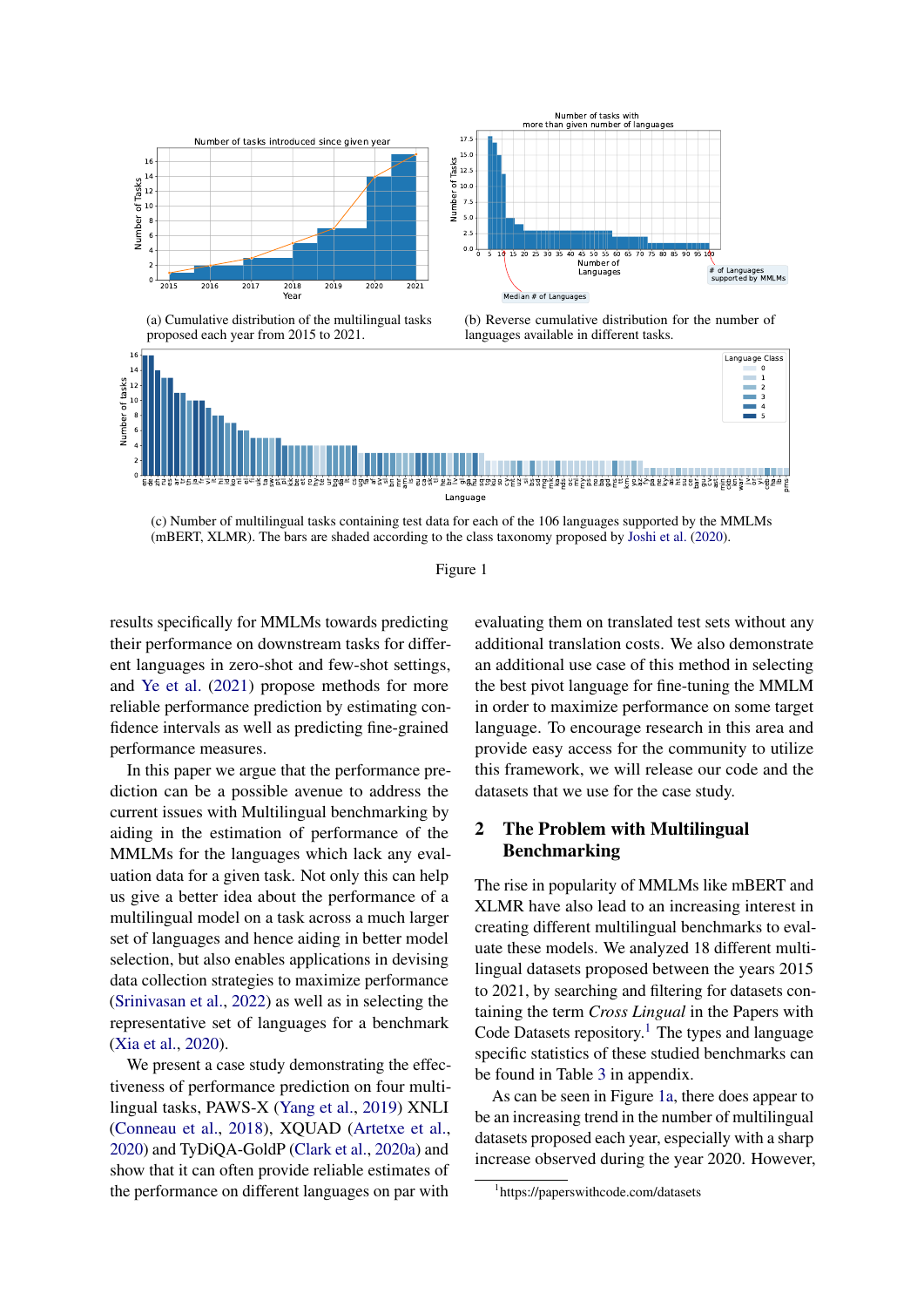if we look at the number of languages covered by these different benchmarks (Figure [1b\)](#page-1-0), we see that most of the tasks have fewer than 20 languages supported with a median of 11 languages per task which is substantially lower than the 100 supported by the commonly used MMLMs.

The only tasks which have been able to support a large fraction of these 100 languages are the Sequence Labelling tasks WikiANN [\(Pan et al.,](#page-7-2) [2017\)](#page-7-2) and Universal Dependencies[\(Nivre et al.,](#page-7-1) [2020\)](#page-7-1) which were a result of huge engineering, crowd sourcing and domain expertise efforts, and the Tatoeba dataset created from the parallel translation database maintained since more than 10 years, consisting of contributions from tens of thousands of members. However, we observed a dearth of supported languages in the remaining tasks that we surveyed, especially in NLU tasks.

We also observe a clear lack of diversity in the selected languages across different multilingual datasets. Figure [1c](#page-1-0) shows the number of tasks each language supported by the mBERT is present in and we observe a clear bias towards high resource languages, mostly covering class 4 and class 5 languages identified according to the taxonomy provided by [Joshi et al.](#page-6-11) [\(2020\)](#page-6-11). The low resource languages given by class 2 or lower are severely under-represented in the benchmarks where the most popular (in terms of number of tasks it appears in) class 2 language i.e. Swahili appears only in 5 out of 18 benchmarks. hence Labelling lasks Which NM one at al., and the state is a state of the state of the state of the state of the state of the state of the state of the state of the state of the state of the state of the state of the sta

We also categorized the the languages into the 6 major language families at the top level genetic groups  $2$  each of which cover at least 5% of the world's languages and plot language family wise representation of each task in Figure [2.](#page-2-1) Except a couple of benchmarks, the majority of the languages present in these tasks are Indo-European, with very little representation from all the other language families which have either comparable or a higher language coverage as Indo-European.

There have been some recent benchmarks that address this issue of language diversity. The Ty-DiQA [\(Clark et al.,](#page-6-6) [2020a\)](#page-6-6) benchmark contains training and test datasets in 11 typologically diverse languages, covering 9 different language families. The XCOPA [\(Ponti et al.,](#page-7-3) [2020\)](#page-7-3) benchmark for causal commonsense reasoning also selects a set of 10 languages with high genealogical and areal diversities.

<span id="page-2-1"></span>

Figure 2: Task wise distribution of language families i.e. fraction of languages belonging to a particular language for a task.

While this is a step in the right direction and does give a much better idea about the performance of MMLMs over a diverse linguistic landscape, it is still difficult to cover through 10 or 11 languages all the factors that influence the performance of an MMLM like pre-training size [\(Wu and](#page-7-5) [Dredze,](#page-7-5) [2020;](#page-7-5) [Lauscher et al.,](#page-6-9) [2020\)](#page-6-9), typological relatedness (syntactic, genealogical, areal, phonological etc) between the source and pivot languages [\(Lauscher et al.,](#page-6-9) [2020;](#page-6-9) [Pires et al.,](#page-7-9) [2019\)](#page-7-9), sub-word overlap [\(Wu and Dredze,](#page-7-10) [2019\)](#page-7-10), tokenizer quality [\(Rust et al.,](#page-7-11) [2021\)](#page-7-11) etc. Through Performance Prediction as we will see in next section, we seek to estimate the performance of an MMLMs on different languages based on these factors.

We would also like to point out that there are other problems with multilingual benchmarking as well. Recent multi-task multilingual benchmarks like X-GLUE [\(Liang et al.,](#page-6-12) [2020\)](#page-6-12), XTREME [\(Hu](#page-6-10) [et al.,](#page-6-10) [2020\)](#page-6-10) and XTREME-R [\(Ruder et al.,](#page-7-12) [2021\)](#page-7-12) mainly provide training datasets for different tasks only in English and evaluate for zero-shot transfer to other languages. However, this standard of using English as a default pivot language was put in question by [Turc et al.](#page-7-13) [\(2021\)](#page-7-13), who showed empirically that German and Russian transfer more effectively to a set of diverse target languages. We shall see in the coming sections that the Performance Prediction approach can also be useful in identifying the best pivots for a target language.

## 3 Performance Prediction for Multilingual Evaluation

We define Performance Prediction as the task of predicting performance of a machine learning model

<span id="page-2-0"></span> ${}^{2}$ https://www.ethnologue.com/guides/largest-families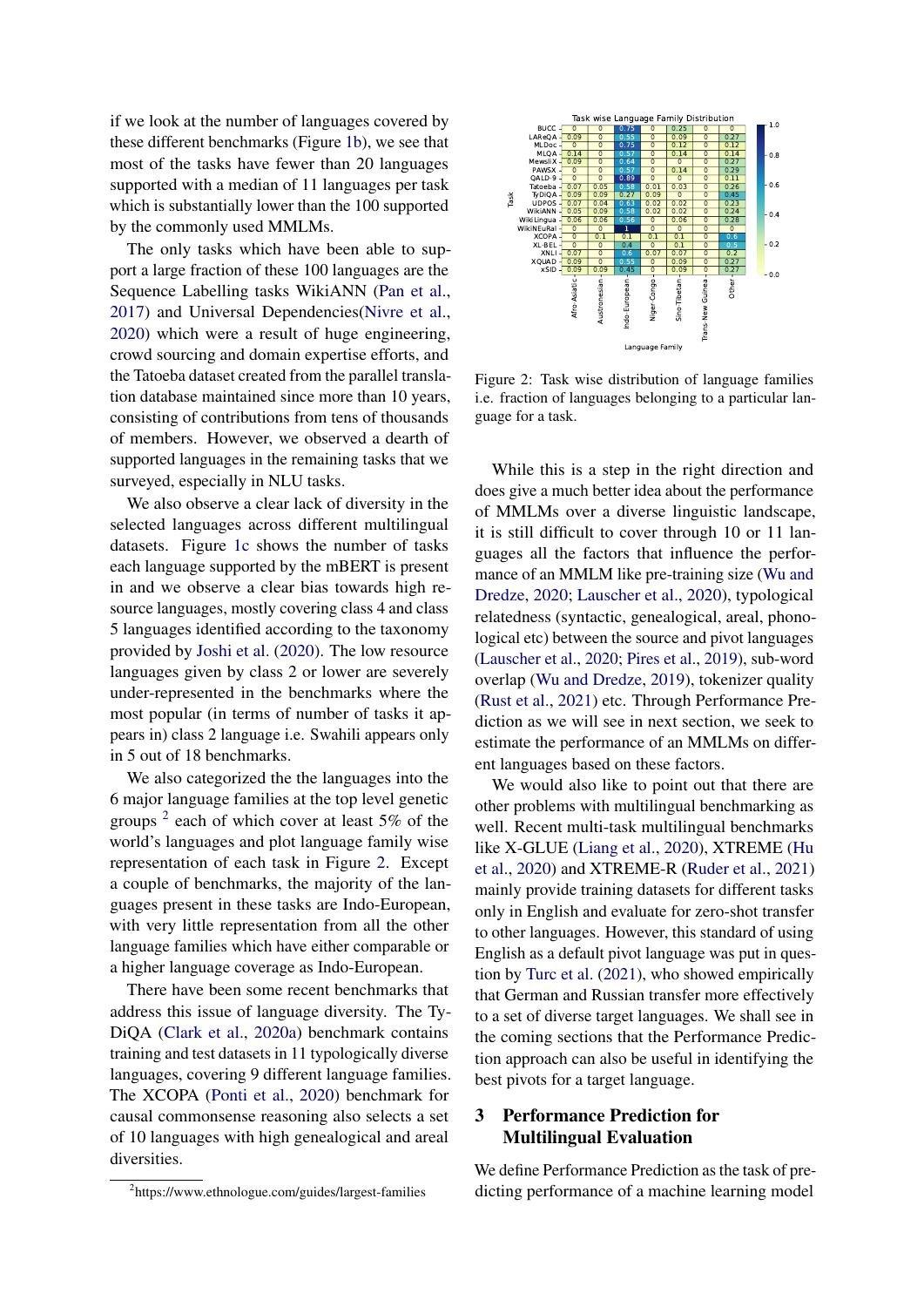on different configurations of training and test data. Consider a multilingual model  $M$  pre-trained on a set of languages  $\mathcal{L}$ , and a task  $\mathfrak T$  containing training datasets  $\mathcal{D}_{tr}^p$  in languages  $p \in \mathcal{P}$  such that  $\mathcal{P} \subset \mathcal{L}$ and test datasets  $\mathcal{D}_{te}^{t}$  in languages  $t \in \mathcal{T}$  such that  $\mathcal{T} \subset \mathcal{L}$ . Following [Amini et al.](#page-6-13) [\(2009\)](#page-6-13), we assume that both  $\mathcal{D}_{tr}^p$  and  $\mathcal{D}_{te}^t$  are the subsets of a multiview dataset D where each sample  $(x, y) \in D$  has multiple views (defined in terms of languages) of the same object i.e.  $(\mathbf{x}, \mathbf{y}) \stackrel{\text{def}}{=} \{(x^l, y^l) | \forall l \in \mathcal{L}\}\$ all of which are not observed.

A training configuration for fine-tuning  $\mathcal M$  is given by the tuple  $(\Pi, \Delta_{tr}^{\Pi})$ , where  $\Pi \subseteq \mathcal{P}$  and  $\Delta_{tr}^{\Pi} = \bigcup \mathcal{D}_{tr}^{p}$ . The performance on the test set  $_{p\in \Pi}$  $\mathcal{D}_{te}^{t}$  for language  $t \in \mathcal{T}$  when M is fine-tuned on  $(\Pi, \Delta_{tr}^{\Pi})$  is denoted as  $s_{\mathcal{M}, \mathfrak{T}, t, \mathcal{D}_{te}^t, \Pi, \Delta_{tr}^{\Pi}}$  or s for clarity, given as:

$$
s = g(\mathcal{M}, \mathfrak{T}, t, \mathcal{D}_{te}^t, \Pi, \Delta_{tr}^{\Pi})
$$
 (1)

In performance prediction we formulate estimating g by a parametric function  $f_{\theta}$  as a regression problem such that we can approximate s for various configurations with reasonable accuracy, given by

$$
s \approx f_{\theta}([\phi(t); \phi(\Pi); \phi(\Pi, t); \phi(\Delta_{tr}^{\Pi})]) \quad (2)
$$

where  $\phi(.)$  denotes the features representation of a given entity. Following [Xia et al.](#page-7-6) [\(2020\)](#page-7-6), we do not consider any features specific to  $M$  to focus more on how the performance varies for a given model with different data and language configurations. Since the languages for which we are trying to predict the performance might not have any data (labelled or unlabelled available), we also skip features for  $\mathcal{D}_{te}^{t}$  from the equation. Note, we do consider coupled features for training and test languages i.e.  $\phi(\Pi, t)$  as the interaction between the two has been shown to be a strong indicator of the performance of such models [\(Lauscher et al.,](#page-6-9) [2020;](#page-6-9) [Wu and Dredze,](#page-7-10) [2019\)](#page-7-10).

Different training setups for multilingual models can be seen as special cases of our formulation. For zero-shot transfer we set  $\Pi = \{p\}$ , such that  $p \neq t$ . This reduces the performance prediction problem to the one described in [Lauscher et al.](#page-6-9) [\(2020\)](#page-6-9).

$$
s_{zs} \approx f_{\theta}([\phi(t); \phi(p); \phi(p, t); \phi(\Delta_{tr}^{\{p\}})]) \quad (3)
$$

There are many ways to represent the feature representations  $\phi(.)$  that have been explored in pre-

<span id="page-3-0"></span>

| <b>Type</b>               | <b>Features</b>                                                         | <b>Reference</b>                                                                                                    |  |  |
|---------------------------|-------------------------------------------------------------------------|---------------------------------------------------------------------------------------------------------------------|--|--|
| $\phi(t)$                 | Pre-training<br>Size of $t$                                             | Sriniyasan<br>et al. (2021);<br>Lauscher et al.<br>(2020)                                                           |  |  |
|                           | Tokenizer Qual-<br>ity for $t$                                          | al.<br>Rust et<br>(2021)                                                                                            |  |  |
| $\phi(\Pi)$               | Pre-training<br>size of every<br>$p \in \Pi$                            |                                                                                                                     |  |  |
| $\phi(\Pi, t)$            | Subword Over-<br>lap between $p$<br>and t for $p \in \Pi$               | Lin<br>et<br>al.<br>(2019);<br>Xia<br>et al. $(2020)$ ;<br>Srinivasan et al.<br>(2021)                              |  |  |
|                           | Relatedness be-<br>tween lang2vec<br>(Littell et al.,<br>2017) features | Lin et<br>al.<br>(2019);<br>Xia<br>et al. (2020);<br>Lauscher et al.<br>$(2020)$ ; Srini-<br>vasan et al.<br>(2021) |  |  |
| $\phi(\Delta^{\Pi}_{tr})$ | Training size<br>$ \mathcal{D}_{tr}^p $ of each<br>language $p \in \Pi$ | (Lin et al., 2019;<br>Xia et al., 2020;<br>Srinivasan et al.,<br>2021)                                              |  |  |

Table 1: Features used to represent the languages and datasets used. For more details refer to Section [A.2](#page-9-0) in Appendix.

vious work, including pre-training data size, typological relatedness between the pivot and target languages and more. For a complete list of features that we use in our experiments, refer to Table [1.](#page-3-0)

#### 4 Case Study

To demonstrate the effectiveness of Performance Prediction in estimating the performance on different languages, we evaluate the approach on classification tasks i.e. PAWS-X and XNLI, and two Question Answering tasks XQUAD and TyDiQA-GoldP. We choose these tasks as their labels are transferable via translation, so we can compare our method with the automatic translation based approach. TyDiQA-GoldP has test sets for different languages created independently to combat the *translationese* problem [\(Clark et al.,](#page-6-14) [2020b\)](#page-6-14), while the other three have English test sets manually translated to the other languages.

#### 4.1 Experimental Setup

For all the three tasks we try to estimate zero-shot performance of a fine-tuned mBERT model i.e.  $s_{zs}$ on different languages. For PAWS-X, XNLI and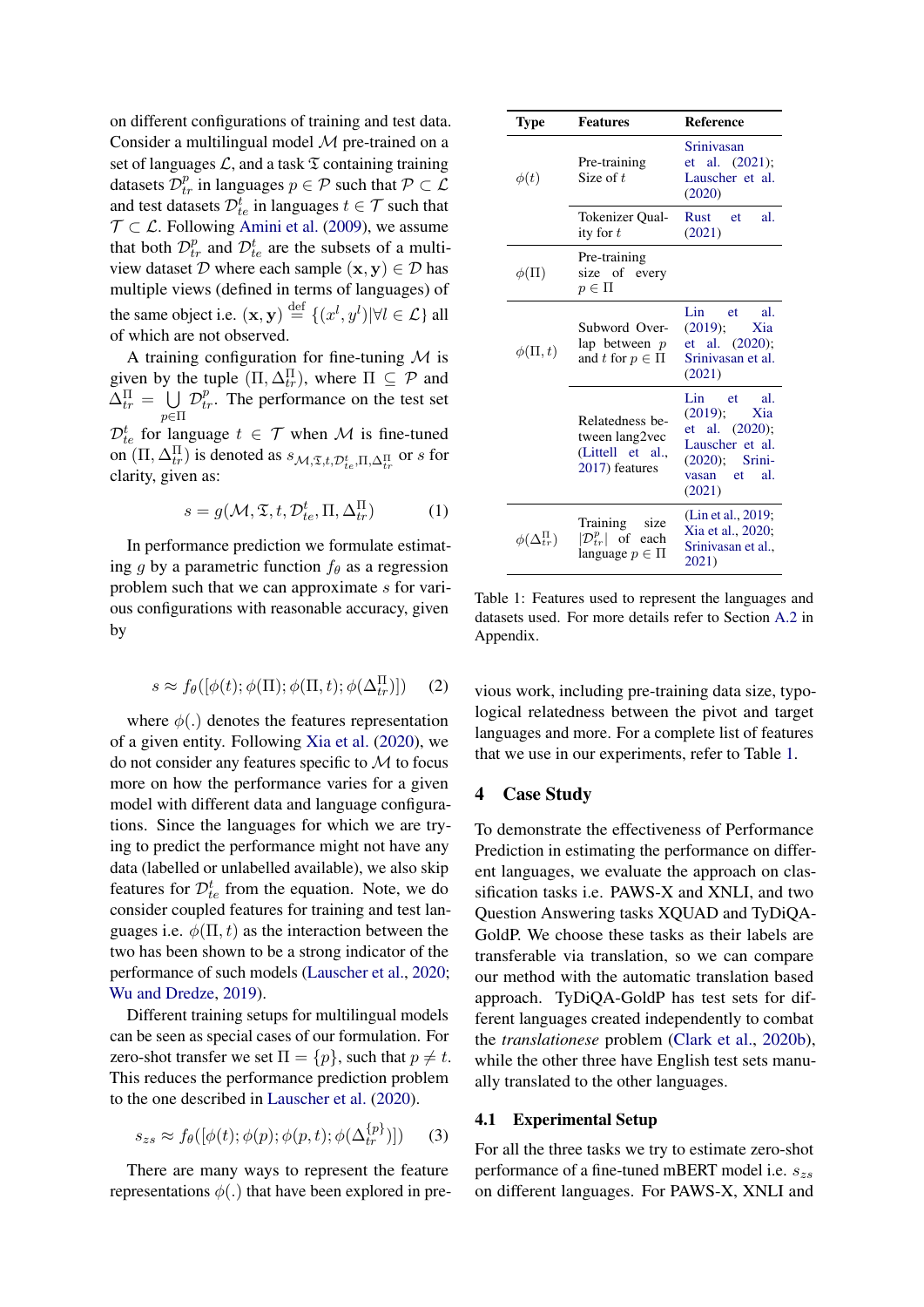<span id="page-4-2"></span>

| <b>Task</b>  | <b>Baseline</b> | <b>Translate</b> | <b>Performance Predictors</b> |       |
|--------------|-----------------|------------------|-------------------------------|-------|
|              |                 |                  | <b>XGBoost</b>                | Group |
|              |                 |                  |                               | Lasso |
| PAWS-X       | 7.18            | 3.85             | 5.46                          | 3.06  |
| <b>XNLI</b>  | 5.32            | 2.70             | 3.36                          | 3.93  |
| <b>XQUAD</b> | 6.89            | 3.42             | 5.41                          | 4.53  |
| TyDiQA-GoldP | 7.82            | 7.77             | 5.04                          | 4.73  |

Table 2: Mean Absolute Errors (MAE) (scaled by 100 for readability) on the the three tasks for different methods of estimating performance.

XQUAD we have training data present only in English i.e.  $\Pi = \{en\}$  always, but TyDiQA-GoldP contains training sets in 9 different languages and we predict transfer from all of those. To train Performance Prediction models we use the performance data for mBERT provided in [Hu et al.](#page-6-10) [\(2020\)](#page-6-10) as well as train our own models when required and evaluate the performance on test dataset of different languages. The performance prediction models are evaluated using a leave one out strategy also called *Leave One Language Out* (LOLO) as used in [Lauscher et al.](#page-6-9) [\(2020\)](#page-6-9); [Srinivasan et al.](#page-7-7) [\(2021\)](#page-7-7), where we use the performance data of target languages in the set  $\mathcal{T} - \{t\}$  to predict the performance on a language t and do this for all  $t \in \mathcal{T}$ .

#### 4.2 Methods

We compare the following methods for estimating the performance:

1. Average Score Baseline: In this method, to estimate the performance on a target language  $t$ we simply take a mean of the model's performance on the remaining  $\mathcal{T} - \{t\}$  languages. Although conceptually simple, this is an unbiased estimate for the expected performance of the MMLM on different languages.

2. Translate: To estimate the performance on language  $t$  with this method, we automatically translate the test data in one of the languages  $t' \in \mathcal{T} - \{t\}$ ,<sup>[3](#page-4-0)</sup> to the target language t and evaluate the fine-tuned MMLM on the translated data. The performance on this pseudo-test set is used as the estimate of the actual performance. We use the Azure Translator $4$  to translate the test sets.

3. Performance Predictors: We consider two different regression models to estimate the performance in our experiments.

i) XGBoost: We use the popular Tree Boosting algorithm XGBoost for solving the regression problem, which has been previously shown to achieve impressive results on the task [\(Xia et al.,](#page-7-6) [2020;](#page-7-6) [Srinivasan et al.,](#page-7-7) [2021\)](#page-7-7).

ii) Group Lasso: Group Lasso [\(Yuan and Lin,](#page-8-3) [2006\)](#page-8-3) is a multi-task linear regression model that uses an  $l_1/l_q$  norm as a regularization term to ensure common sparsity patterns among the regression weights of different tasks. In our experiments, we use the performance data for all the tasks in the XTREME-R [\(Ruder et al.,](#page-7-12) [2021\)](#page-7-12) benchmark to train group lasso models.

#### 4.3 Results

The average LOLO errors for the four tasks and the four methods are given in Table [2.](#page-4-2) As we can see both Translated baseline and Performance Predictors can obtain much lower errors compared to the Average Score Baseline on PAWS-X, XNLI and XQUAD tasks. Group Lasso outperforms all the other methods on PAWS-X dataset while for XNLI and XQUAD datasets though, the Translate method outperforms the two performance predictor models.

On TyDiQA-GoldP dataset , which had its test sets for different languages created independently without any translation, we see that the performance of Translate method drops with errors close to those obtained using the Average Score Baseline. While this behaviour is expected since the translated test sets and actual test sets now differ from each other, it still puts the reliability of the performance on translated data compared to the real data into question. Both XGBoost and Group Lasso though, obtain consistent improvements over the Baseline for TyDiQA-GoldP as well.

Figure [3](#page-5-0) provides a breakdown of the errors for each language included in TyDiQA-GoldP bench-

<span id="page-4-0"></span><sup>&</sup>lt;sup>3</sup> for our experiments we use  $t' = p$  i.e. we use test data in pivot language which is often English to translate to  $t$ 

<span id="page-4-1"></span><sup>4</sup> https://azure.microsoft.com/en-us/services/cognitiveservices/translator/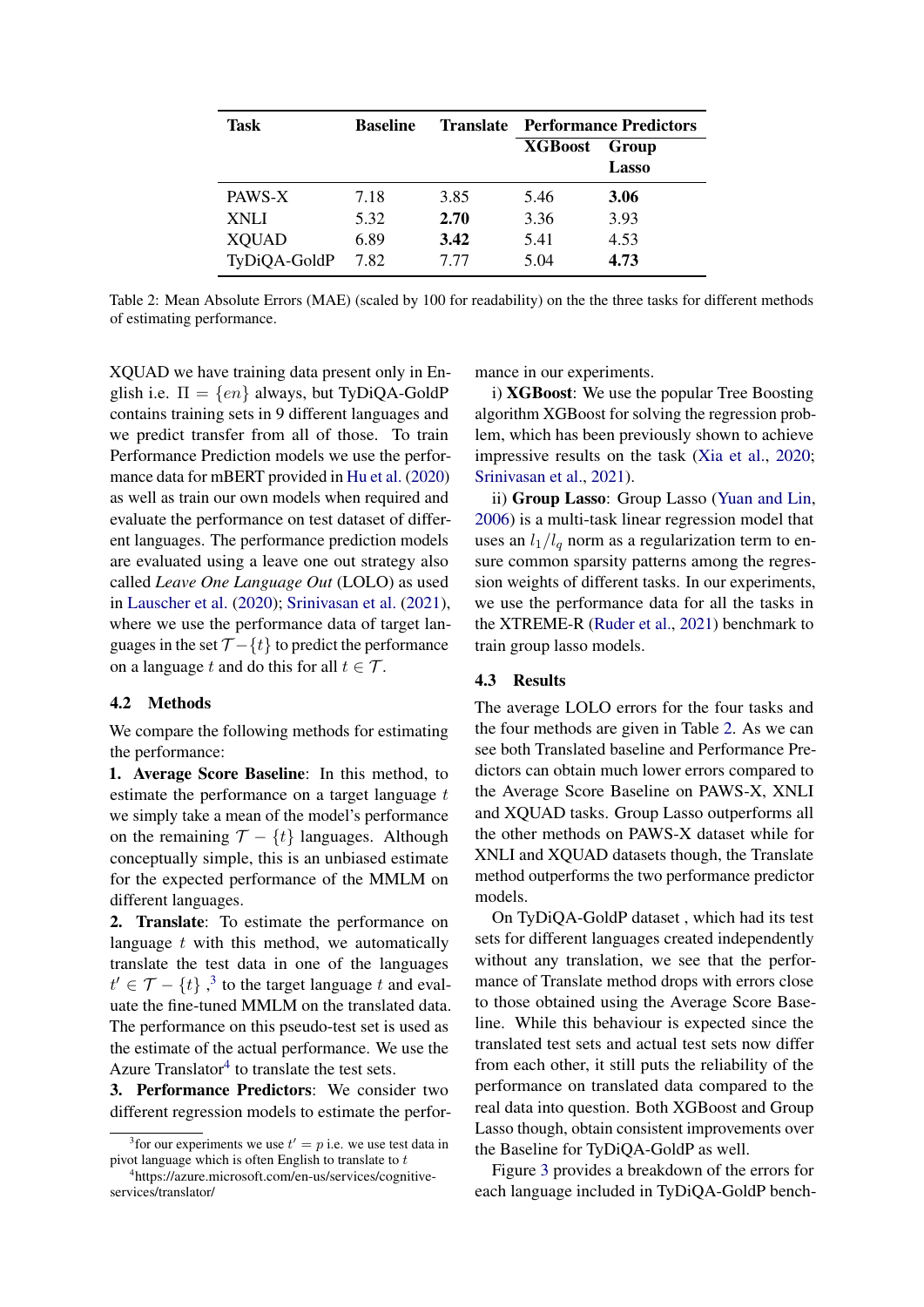mark, and again we can see that the Performance Predictors can outperform the Translate method almost all the languages except Telugu (te). Similar plots for the other tasks can be found in Figure [5](#page-10-1) of Appendix.

## 4.4 Pivot Selection

Another benefit of using Performance Prediction models is that we can use them to select training configurations like training (pivot) languages or amount of training data to achieve desired performance. For our case study we demonstrate the application of our predictors towards selecting the best pivot language for each of the 100 languages supported by mBERT that maximizes the predicted performance on the language. The optimization problem can be defined as:

<span id="page-5-1"></span>
$$
p^*(l) = \underset{p \in \mathcal{P}}{\arg \max} f_{\theta}([\phi(l); \phi(p); \phi(p, l); \phi(\Delta_{tr}^{\{p\}})])
$$
\n(4)

Where  $p^*(l)$  denotes the pivot language that results in the best predicted performance on language  $l \in \mathcal{L}$ . Since,  $\mathcal{P} = \{en\}$  only for PAWS-X, XQUAD and XNLI i.e. training data is available only in English, we run this experiment on TyDiQA-GoldP dataset which has training data available in 9 languages i.e.  $\mathcal{P}$  =  $\{ar, bn, es, fi, id, ko, ru, sw, te\}$ . We solve the optimization problem exactly by evaluating Equa-tion [4](#page-5-1) for all  $(p, l)$  pairs using a linear search and we use XGBoost Regressor as  $f_{\theta}$ .

The results of this exercise are summarized in Figure [4.](#page-5-2) We see carefully selecting the best pivot for each language leads to substantially higher estimated performances instead of using the same language as pivot for all the languages. We also see that languages like Finnish, Indonesian, Arabic and Russian have higher average predicted performance across all the supported languages compared to English. This observation is also in line with [Turc et al.](#page-7-13) [\(2021\)](#page-7-13) observation that English might not always be the best pivot language for zero-shot transfer.

#### 5 Conclusion

In this paper we discussed how the current state of benchmarking multilingual models is fundamentally limited by the amount of languages supported by the existing benchmarks, and proposed Performance Prediction as a potential solution to address the problem. Based on the discussion we summarize our findings through three key takeaways

<span id="page-5-0"></span>

Figure 3: Language Wise Errors (LOLO setting) for predicting performances on the TyDiQA-GoldP dataset.

<span id="page-5-2"></span>

Figure 4: Average Performance on the 100 languages supported by mBERT for each of the 9 pivot languages for which training data is available in TyDiQA-GoldP.

1. Training performance prediction models on the existing evaluation data available for a benchmark can be a simple yet effective solution in estimating the MMLM's performance on a larger set of supported languages, which can often lead to much closer estimates compared to using the expected value estimate obtained from the existing languages.

2. One should be careful in using translated data to evaluate a model's performance on a language. Our experiments suggest that the performance measures estimated from the translated data can miscalculate the actual performance on the real world data for a language.

3. Performance Prediction can not only be effective for benchmarking on a larger set of languages but can also aid in selecting training strategies to maximize the performance of the MMLM on a given language which can be valuable towards building more accurate multilingual models.

Finally, there are a number of ways in which the current performance prediction methods can be improved for a more reliable estimation. Both [Xia et al.](#page-7-6) [\(2020\)](#page-7-6); [Srinivasan et al.](#page-7-7) [\(2021\)](#page-7-7) observed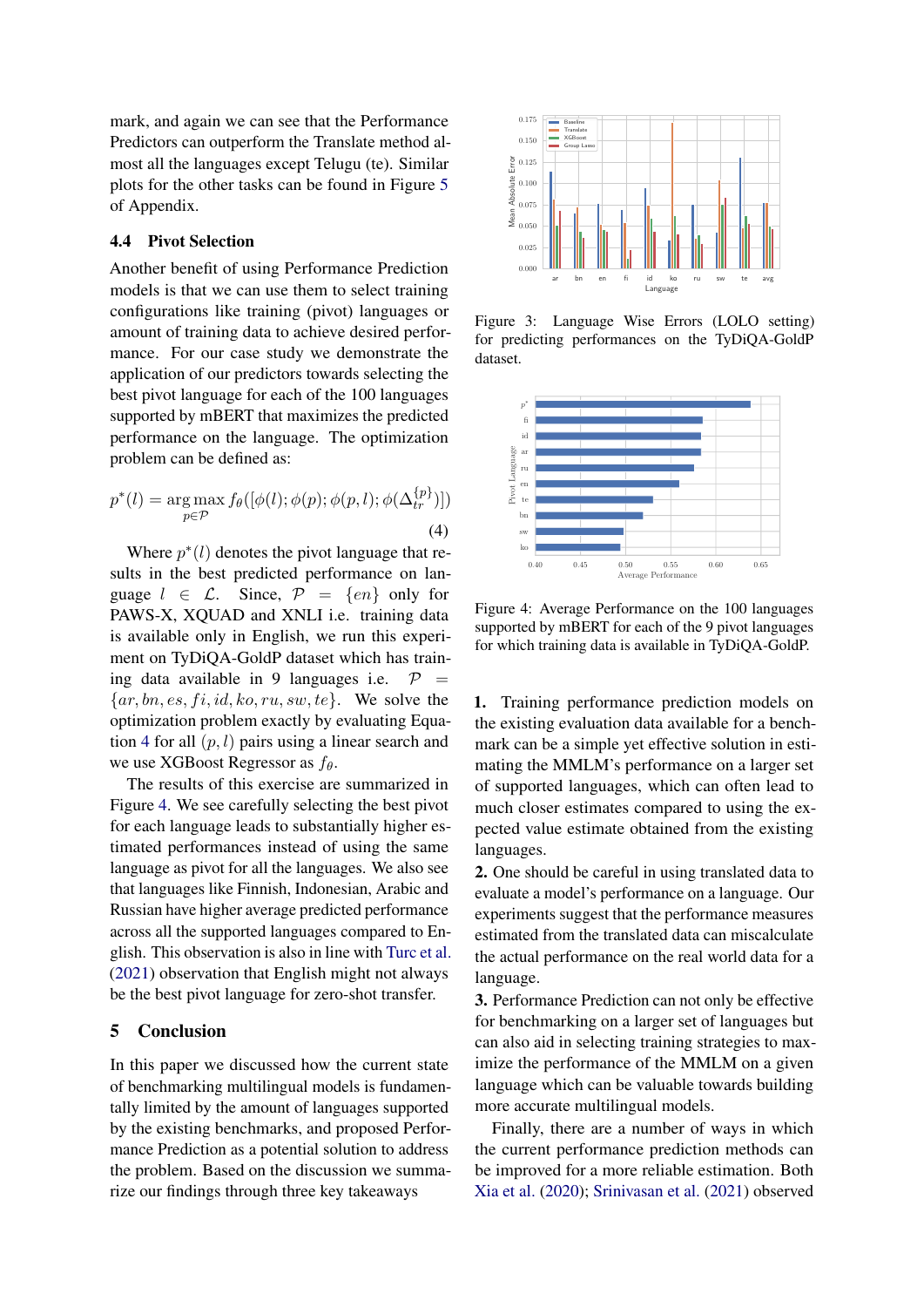that these models can struggle to generalize on languages or configurations that have features that are remarkably different from the training data. Multitask learning as hinted by [Lin et al.](#page-7-14) [\(2019\)](#page-7-14) and our experiments with Group Lasso can be a possible way to address this issue. The current methods also do not make use of model specific features for estimating the performance. [Tran et al.](#page-7-16) [\(2019\)](#page-7-16); [Nguyen et al.](#page-7-17) [\(2020\)](#page-7-17); [You et al.](#page-8-4) [\(2021\)](#page-8-4) explore certain measures like entropy values, maximum evidence derived from a pre-trained model to estimate the transferability of the learned representations. It can be worth exploring if such measures can be helpful in providing more accurate predictions.

#### References

- <span id="page-6-13"></span>Massih R. Amini, Nicolas Usunier, and Cyril Goutte. 2009. [Learning from multiple partially observed](https://proceedings.neurips.cc/paper/2009/file/f79921bbae40a577928b76d2fc3edc2a-Paper.pdf) [views - an application to multilingual text categoriza](https://proceedings.neurips.cc/paper/2009/file/f79921bbae40a577928b76d2fc3edc2a-Paper.pdf)[tion.](https://proceedings.neurips.cc/paper/2009/file/f79921bbae40a577928b76d2fc3edc2a-Paper.pdf) In *Advances in Neural Information Processing Systems*, volume 22. Curran Associates, Inc.
- <span id="page-6-4"></span>Mikel Artetxe, Sebastian Ruder, and Dani Yogatama. 2020. On the Cross-lingual Transferability of Monolingual Representations. In *Proceedings of ACL 2020*.
- <span id="page-6-7"></span>Mikel Artetxe and Holger Schwenk. 2019. Massively Multilingual Sentence Embeddings for Zero-Shot Cross-Lingual Transfer and Beyond. *Transactions of the ACL 2019*.
- <span id="page-6-8"></span>Jan A. Botha, Zifei Shan, and Daniel Gillick. 2020. [En](https://doi.org/10.18653/v1/2020.emnlp-main.630)[tity Linking in 100 Languages.](https://doi.org/10.18653/v1/2020.emnlp-main.630) In *Proceedings of the 2020 Conference on Empirical Methods in Natural Language Processing (EMNLP)*, pages 7833– 7845, Online. Association for Computational Linguistics.
- <span id="page-6-2"></span>Hyung Won Chung, Thibault Fevry, Henry Tsai, Melvin Johnson, and Sebastian Ruder. 2021. [Re](https://openreview.net/forum?id=xpFFI_NtgpW)[thinking embedding coupling in pre-trained lan](https://openreview.net/forum?id=xpFFI_NtgpW)[guage models.](https://openreview.net/forum?id=xpFFI_NtgpW) In *International Conference on Learning Representations*.
- <span id="page-6-6"></span>Jonathan H. Clark, Eunsol Choi, Michael Collins, Dan Garrette, Tom Kwiatkowski, Vitaly Nikolaev, and Jennimaria Palomaki. 2020a. TyDi QA: A Benchmark for Information-Seeking Question Answering in Typologically Diverse Languages. In *Transactions of the Association of Computational Linguistics*.
- <span id="page-6-14"></span>Jonathan H. Clark, Eunsol Choi, Michael Collins, Dan Garrette, Tom Kwiatkowski, Vitaly Nikolaev, and Jennimaria Palomaki. 2020b. [TyDi QA: A bench](https://doi.org/10.1162/tacl_a_00317)[mark for information-seeking question answering in](https://doi.org/10.1162/tacl_a_00317) [typologically diverse languages.](https://doi.org/10.1162/tacl_a_00317) *Transactions of the Association for Computational Linguistics*, 8:454– 470.
- <span id="page-6-1"></span>Alexis Conneau, Kartikay Khandelwal, Naman Goyal, Vishrav Chaudhary, Guillaume Wenzek, Francisco Guzmán, Edouard Grave, Myle Ott, Luke Zettlemoyer, and Veselin Stoyanov. 2020. [Unsupervised](https://doi.org/10.18653/v1/2020.acl-main.747) [cross-lingual representation learning at scale.](https://doi.org/10.18653/v1/2020.acl-main.747) In *Proceedings of the 58th Annual Meeting of the Association for Computational Linguistics*, pages 8440– 8451, Online. Association for Computational Linguistics.
- <span id="page-6-3"></span>Alexis Conneau, Ruty Rinott, Guillaume Lample, Adina Williams, Samuel Bowman, Holger Schwenk, and Veselin Stoyanov. 2018. XNLI: Evaluating cross-lingual sentence representations. In *Proceedings of EMNLP 2018*, pages 2475–2485.
- <span id="page-6-0"></span>Jacob Devlin, Ming-Wei Chang, Kenton Lee, and Kristina Toutanova. 2019. [BERT: Pre-training of](https://doi.org/10.18653/v1/N19-1423) [deep bidirectional transformers for language under](https://doi.org/10.18653/v1/N19-1423)[standing.](https://doi.org/10.18653/v1/N19-1423) In *Proceedings of the 2019 Conference of the North American Chapter of the Association for Computational Linguistics: Human Language Technologies, Volume 1 (Long and Short Papers)*, pages 4171–4186, Minneapolis, Minnesota. Association for Computational Linguistics.
- <span id="page-6-10"></span>Junjie Hu, Sebastian Ruder, Aditya Siddhant, Graham Neubig, Orhan Firat, and Melvin Johnson. 2020. [Xtreme: A massively multilingual multi-task](http://arxiv.org/abs/2003.11080) [benchmark for evaluating cross-lingual generaliza](http://arxiv.org/abs/2003.11080)[tion.](http://arxiv.org/abs/2003.11080) *CoRR*, abs/2003.11080.
- <span id="page-6-11"></span>Pratik Joshi, Sebastin Santy, Amar Budhiraja, Kalika Bali, and Monojit Choudhury. 2020. [The state and](https://doi.org/10.18653/v1/2020.acl-main.560) [fate of linguistic diversity and inclusion in the NLP](https://doi.org/10.18653/v1/2020.acl-main.560) [world.](https://doi.org/10.18653/v1/2020.acl-main.560) In *Proceedings of the 58th Annual Meeting of the Association for Computational Linguistics*, pages 6282–6293, Online. Association for Computational Linguistics.
- <span id="page-6-9"></span>Anne Lauscher, Vinit Ravishankar, Ivan Vulic, and ´ Goran Glavaš. 2020. [From zero to hero: On the](https://doi.org/10.18653/v1/2020.emnlp-main.363) [limitations of zero-shot language transfer with mul](https://doi.org/10.18653/v1/2020.emnlp-main.363)[tilingual Transformers.](https://doi.org/10.18653/v1/2020.emnlp-main.363) In *Proceedings of the 2020 Conference on Empirical Methods in Natural Language Processing (EMNLP)*, pages 4483–4499, Online. Association for Computational Linguistics.
- <span id="page-6-5"></span>Patrick Lewis, Barlas Oğuz, Ruty Rinott, Sebastian Riedel, and Holger Schwenk. 2020. MLQA: Evaluating Cross-lingual Extractive Question Answering. In *Proceedings of ACL 2020*.
- <span id="page-6-12"></span>Yaobo Liang, Nan Duan, Yeyun Gong, Ning Wu, Fenfei Guo, Weizhen Qi, Ming Gong, Linjun Shou, Daxin Jiang, Guihong Cao, Xiaodong Fan, Ruofei Zhang, Rahul Agrawal, Edward Cui, Sining Wei, Taroon Bharti, Ying Qiao, Jiun-Hung Chen, Winnie Wu, Shuguang Liu, Fan Yang, Daniel Campos, Rangan Majumder, and Ming Zhou. 2020. [XGLUE: A](https://doi.org/10.18653/v1/2020.emnlp-main.484) [new benchmark datasetfor cross-lingual pre-training,](https://doi.org/10.18653/v1/2020.emnlp-main.484) [understanding and generation.](https://doi.org/10.18653/v1/2020.emnlp-main.484) In *Proceedings of the 2020 Conference on Empirical Methods in Natural Language Processing (EMNLP)*, pages 6008–6018, Online. Association for Computational Linguistics.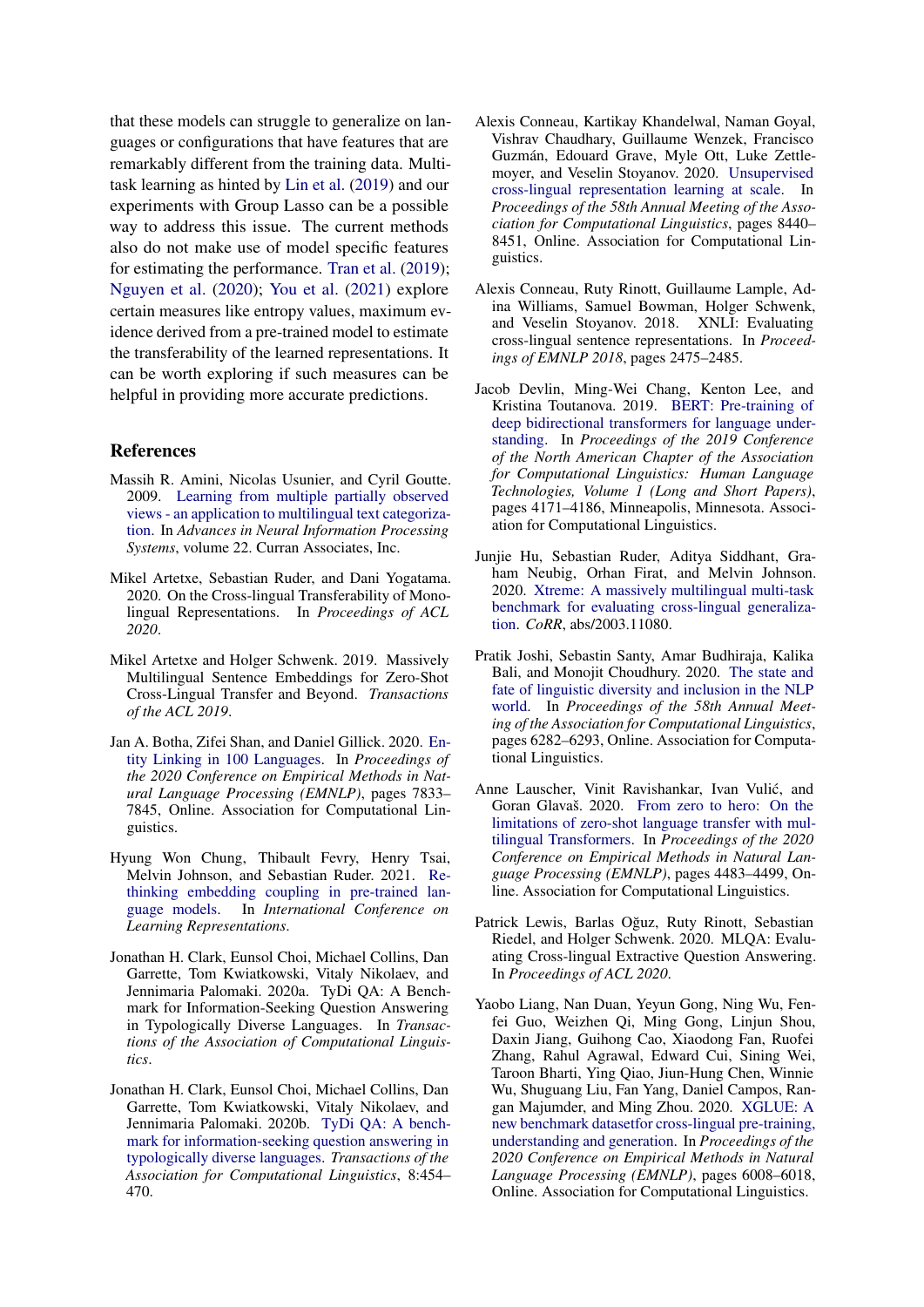- <span id="page-7-14"></span>Yu-Hsiang Lin, Chian-Yu Chen, Jean Lee, Zirui Li, Yuyan Zhang, Mengzhou Xia, Shruti Rijhwani, Junxian He, Zhisong Zhang, Xuezhe Ma, Antonios Anastasopoulos, Patrick Littell, and Graham Neubig. 2019. [Choosing transfer languages for cross-lingual](https://doi.org/10.18653/v1/P19-1301) [learning.](https://doi.org/10.18653/v1/P19-1301) In *Proceedings of the 57th Annual Meeting of the Association for Computational Linguistics*, pages 3125–3135, Florence, Italy. Association for Computational Linguistics.
- <span id="page-7-15"></span>Patrick Littell, David R. Mortensen, Ke Lin, Katherine Kairis, Carlisle Turner, and Lori Levin. 2017. [URIEL and lang2vec: Representing languages as](https://aclanthology.org/E17-2002) [typological, geographical, and phylogenetic vectors.](https://aclanthology.org/E17-2002) In *Proceedings of the 15th Conference of the European Chapter of the Association for Computational Linguistics: Volume 2, Short Papers*, pages 8–14, Valencia, Spain. Association for Computational Linguistics.
- <span id="page-7-17"></span>Cuong V. Nguyen, Tal Hassner, Matthias Seeger, and Cedric Archambeau. 2020. [Leep: A new measure to](http://arxiv.org/abs/2002.12462) [evaluate transferability of learned representations.](http://arxiv.org/abs/2002.12462)
- <span id="page-7-1"></span>Joakim Nivre, Marie-Catherine de Marneffe, Filip Ginter, Jan Hajič, Christopher D. Manning, Sampo Pyysalo, Sebastian Schuster, Francis Tyers, and Daniel Zeman. 2020. [Universal Dependencies v2:](https://aclanthology.org/2020.lrec-1.497) [An evergrowing multilingual treebank collection.](https://aclanthology.org/2020.lrec-1.497) In *Proceedings of the 12th Language Resources and Evaluation Conference*, pages 4034–4043, Marseille, France. European Language Resources Association.
- <span id="page-7-2"></span>Xiaoman Pan, Boliang Zhang, Jonathan May, Joel Nothman, Kevin Knight, and Heng Ji. 2017. Crosslingual name tagging and linking for 282 languages. In *Proceedings of ACL 2017*, pages 1946–1958.
- <span id="page-7-9"></span>Telmo Pires, Eva Schlinger, and Dan Garrette. 2019. [How multilingual is multilingual BERT?](https://doi.org/10.18653/v1/P19-1493) In *Proceedings of the 57th Annual Meeting of the Association for Computational Linguistics*, pages 4996– 5001, Florence, Italy. Association for Computational Linguistics.
- <span id="page-7-3"></span>Edoardo Maria Ponti, Goran Glavaš, Olga Majewska, Qianchu Liu, Ivan Vulic, and Anna Korhonen. 2020. ´ [XCOPA: A multilingual dataset for causal common](https://doi.org/10.18653/v1/2020.emnlp-main.185)[sense reasoning.](https://doi.org/10.18653/v1/2020.emnlp-main.185) In *Proceedings of the 2020 Conference on Empirical Methods in Natural Language Processing (EMNLP)*, pages 2362–2376, Online. Association for Computational Linguistics.
- <span id="page-7-4"></span>Uma Roy, Noah Constant, Rami Al-Rfou, Aditya Barua, Aaron Phillips, and Yinfei Yang. 2020. [LAReQA: Language-agnostic answer retrieval from](https://doi.org/10.18653/v1/2020.emnlp-main.477) [a multilingual pool.](https://doi.org/10.18653/v1/2020.emnlp-main.477) In *Proceedings of the 2020 Conference on Empirical Methods in Natural Language Processing (EMNLP)*, pages 5919–5930, Online. Association for Computational Linguistics.
- <span id="page-7-12"></span>Sebastian Ruder, Noah Constant, Jan Botha, Aditya Siddhant, Orhan Firat, Jinlan Fu, Pengfei Liu, Junjie Hu, Dan Garrette, Graham Neubig, and Melvin

Johnson. 2021. [XTREME-R: Towards more chal](https://doi.org/10.18653/v1/2021.emnlp-main.802)[lenging and nuanced multilingual evaluation.](https://doi.org/10.18653/v1/2021.emnlp-main.802) In *Proceedings of the 2021 Conference on Empirical Methods in Natural Language Processing*, pages 10215– 10245, Online and Punta Cana, Dominican Republic. Association for Computational Linguistics.

- <span id="page-7-11"></span>Phillip Rust, Jonas Pfeiffer, Ivan Vulic, Sebastian ´ Ruder, and Iryna Gurevych. 2021. [How good is](https://doi.org/10.18653/v1/2021.acl-long.243) [your tokenizer? on the monolingual performance of](https://doi.org/10.18653/v1/2021.acl-long.243) [multilingual language models.](https://doi.org/10.18653/v1/2021.acl-long.243) In *Proceedings of the 59th Annual Meeting of the Association for Computational Linguistics and the 11th International Joint Conference on Natural Language Processing (Volume 1: Long Papers)*, pages 3118–3135, Online. Association for Computational Linguistics.
- <span id="page-7-8"></span>Anirudh Srinivasan, Gauri Kholkar, Rahul Kejriwal, Tanuja Ganu, Sandipan Dandapat, Sunayana Sitaram, Balakrishnan Santhanam, Somak Aditya, Kalika Bali, and Monojit Choudhury. 2022. [Lit](https://www.microsoft.com/en-us/research/publication/litmus-predictor-an-ai-assistant-for-building-reliable-high-performing-and-fair-multilingual-nlp-systems/)[mus predictor: An ai assistant for building reliable,](https://www.microsoft.com/en-us/research/publication/litmus-predictor-an-ai-assistant-for-building-reliable-high-performing-and-fair-multilingual-nlp-systems/) [high-performing and fair multilingual nlp systems.](https://www.microsoft.com/en-us/research/publication/litmus-predictor-an-ai-assistant-for-building-reliable-high-performing-and-fair-multilingual-nlp-systems/) In *Thirty-sixth AAAI Conference on Artificial Intelligence*. AAAI. System Demonstration.
- <span id="page-7-7"></span>Anirudh Srinivasan, Sunayana Sitaram, Tanuja Ganu, Sandipan Dandapat, Kalika Bali, and Monojit Choudhury. 2021. Predicting the performance of multilingual nlp models. *arXiv preprint arXiv:2110.08875*.
- <span id="page-7-16"></span>Anh T. Tran, Cuong V. Nguyen, and Tal Hassner. 2019. [Transferability and hardness of supervised classifica](http://arxiv.org/abs/1908.08142)[tion tasks.](http://arxiv.org/abs/1908.08142)
- <span id="page-7-13"></span>Iulia Turc, Kenton Lee, Jacob Eisenstein, Ming-Wei Chang, and Kristina Toutanova. 2021. [Revisiting](http://arxiv.org/abs/2106.16171) [the primacy of english in zero-shot cross-lingual](http://arxiv.org/abs/2106.16171) [transfer.](http://arxiv.org/abs/2106.16171)
- <span id="page-7-0"></span>Ashish Vaswani, Noam Shazeer, Niki Parmar, Jakob Uszkoreit, Llion Jones, Aidan N Gomez, Ł ukasz Kaiser, and Illia Polosukhin. 2017. [Attention is all](https://proceedings.neurips.cc/paper/2017/file/3f5ee243547dee91fbd053c1c4a845aa-Paper.pdf) [you need.](https://proceedings.neurips.cc/paper/2017/file/3f5ee243547dee91fbd053c1c4a845aa-Paper.pdf) In *Advances in Neural Information Processing Systems*, volume 30. Curran Associates, Inc.
- <span id="page-7-10"></span>Shijie Wu and Mark Dredze. 2019. [Beto, bentz, be](https://doi.org/10.18653/v1/D19-1077)[cas: The surprising cross-lingual effectiveness of](https://doi.org/10.18653/v1/D19-1077) [BERT.](https://doi.org/10.18653/v1/D19-1077) In *Proceedings of the 2019 Conference on Empirical Methods in Natural Language Processing and the 9th International Joint Conference on Natural Language Processing (EMNLP-IJCNLP)*, pages 833–844, Hong Kong, China. Association for Computational Linguistics.
- <span id="page-7-5"></span>Shijie Wu and Mark Dredze. 2020. [Are all languages](https://doi.org/10.18653/v1/2020.repl4nlp-1.16) [created equal in multilingual BERT?](https://doi.org/10.18653/v1/2020.repl4nlp-1.16) In *Proceedings of the 5th Workshop on Representation Learning for NLP*, pages 120–130, Online. Association for Computational Linguistics.
- <span id="page-7-6"></span>Mengzhou Xia, Antonios Anastasopoulos, Ruochen Xu, Yiming Yang, and Graham Neubig. 2020. [Pre](https://doi.org/10.18653/v1/2020.acl-main.764)[dicting performance for natural language process](https://doi.org/10.18653/v1/2020.acl-main.764)[ing tasks.](https://doi.org/10.18653/v1/2020.acl-main.764) In *Proceedings of the 58th Annual Meeting of the Association for Computational Linguistics*,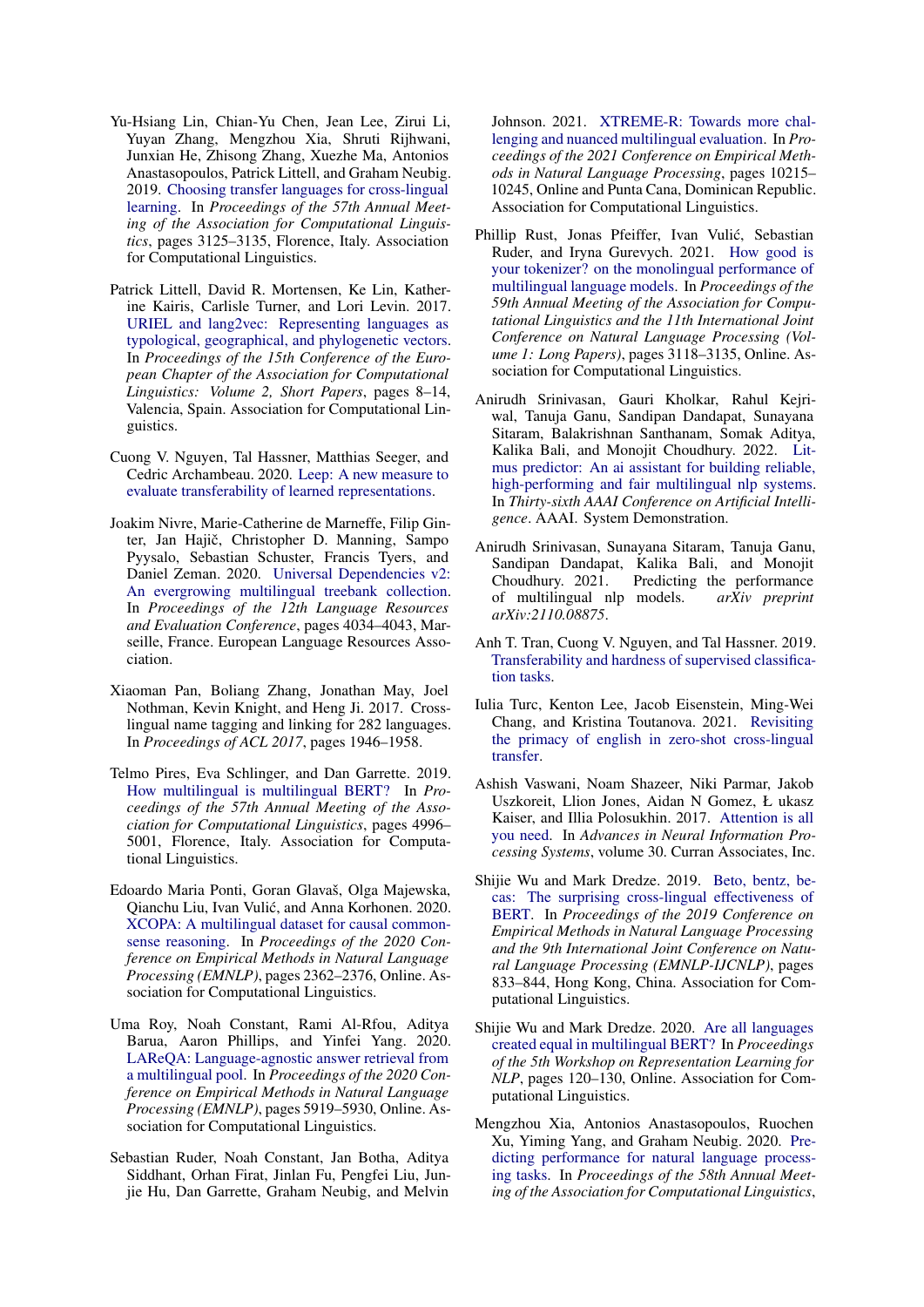pages 8625–8646, Online. Association for Computational Linguistics.

- <span id="page-8-0"></span>Linting Xue, Noah Constant, Adam Roberts, Mihir Kale, Rami Al-Rfou, Aditya Siddhant, Aditya Barua, and Colin Raffel. 2021. [mT5: A massively](https://doi.org/10.18653/v1/2021.naacl-main.41) [multilingual pre-trained text-to-text transformer.](https://doi.org/10.18653/v1/2021.naacl-main.41) In *Proceedings of the 2021 Conference of the North American Chapter of the Association for Computational Linguistics: Human Language Technologies*, pages 483–498, Online. Association for Computational Linguistics.
- <span id="page-8-1"></span>Yinfei Yang, Yuan Zhang, Chris Tar, and Jason Baldridge. 2019. PAWS-X: A cross-lingual adversarial dataset for paraphrase identification. In *Proceedings of EMNLP 2019*, pages 3685–3690.
- <span id="page-8-2"></span>Zihuiwen Ye, Pengfei Liu, Jinlan Fu, and Graham Neubig. 2021. [Towards more fine-grained and reliable](https://aclanthology.org/2021.eacl-main.324) [NLP performance prediction.](https://aclanthology.org/2021.eacl-main.324) In *Proceedings of the 16th Conference of the European Chapter of the Association for Computational Linguistics: Main Volume*, pages 3703–3714, Online. Association for Computational Linguistics.
- <span id="page-8-4"></span>Kaichao You, Yong Liu, Jianmin Wang, and Mingsheng Long. 2021. [Logme: Practical assessment of](http://arxiv.org/abs/2102.11005) [pre-trained models for transfer learning.](http://arxiv.org/abs/2102.11005)
- <span id="page-8-3"></span>Ming Yuan and Yi Lin. 2006. Model selection and estimation in regression with grouped variables. *Journal of the Royal Statistical Society: Series B (Statistical Methodology)*, 68(1):49–67.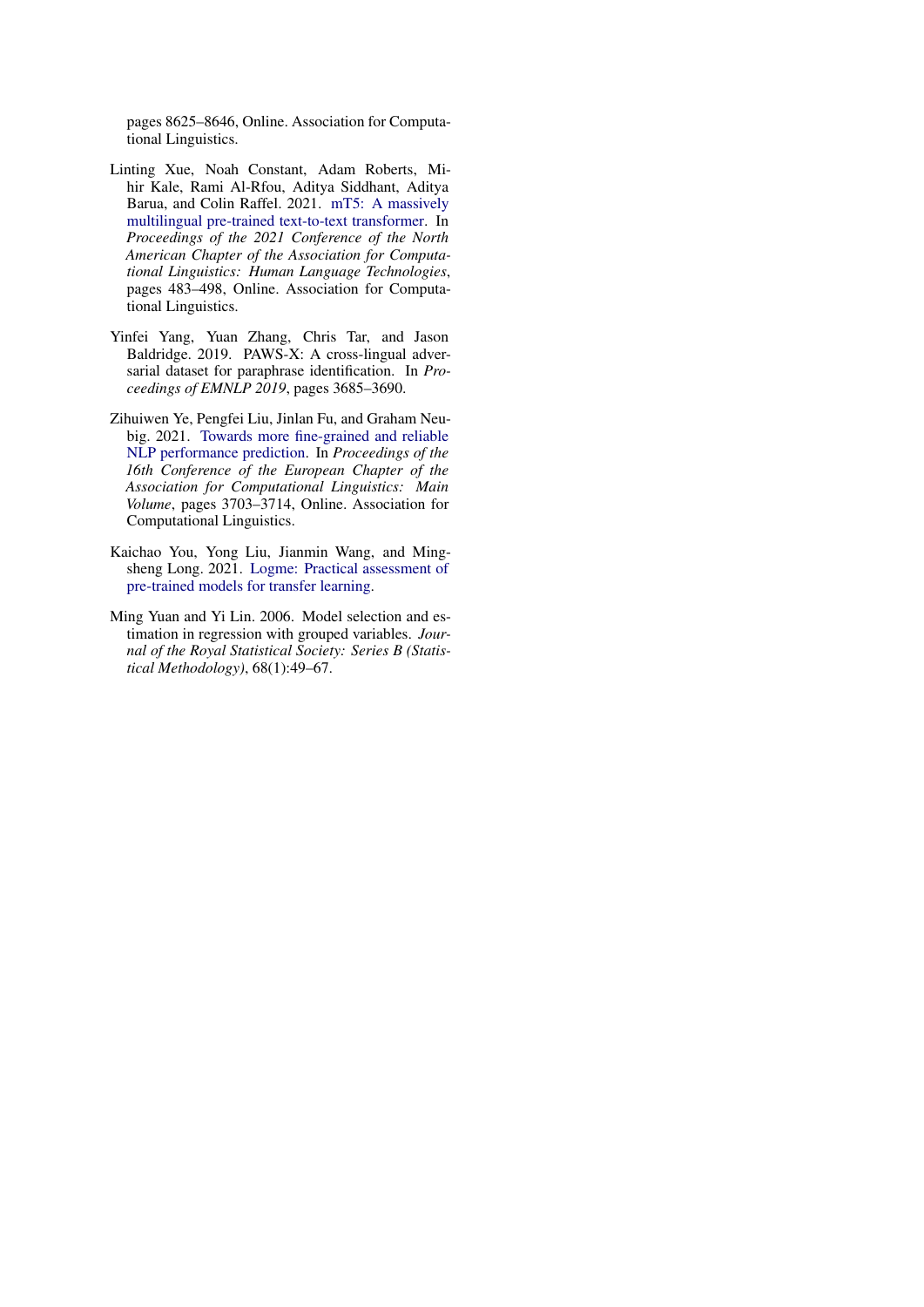## A Appendix

Table [3](#page-10-0) contains the information about the tasks considered in the survey for Section [2.](#page-1-2) The language-wise errors for tasks other than TyDiQA-GoldP can be found in Figure [5.](#page-10-1)

## A.1 Training Details

## Performance Prediction Models

- 1. XGBoost: For training XGBoost regressor for the performance prediction, we use 100 estimators with a maximum depth of 10 and a learning rate of 0.1.
- 2. Group Lasso: We use a regularization strength of 0.005 for the  $l_1/l_2$  norm term in the objective function, and use the implementation provided in the MuTaR software package<sup>[5](#page-9-1)</sup>.

**Translate Baseline:** We use the Azure Translator<sup>[6](#page-9-2)</sup> to translate the data in pivot language to target languages. For classification tasks XNLI and PAWS-X, the labels can be directly transferred across the translations. For QA tasks XQUAD and TyDiQA we use the approach described in [Hu et al.](#page-6-10) [\(2020\)](#page-6-10) to obtain the answer span in the translated test which involves enclosing the answer span in the original text within  $$ the translation.

### <span id="page-9-0"></span>A.2 Features Description

1. Pre-training Size of a Language: The amount of data in a language  $l$  that was used to pre-train the MMLM.

2. Tokenizer Quality: We use the two metrics defined by [Rust et al.](#page-7-11) [\(2021\)](#page-7-11) to measure the quality of a multilingual tokenizer on a target language t. The first metric is **Fertility** which is equal to the average number of sub-words produced per tokenized word and the other is Percentage Continued Words which measures how often the tokenizer chooses to continue a word across at least two tokens.

3. Subword Overlap: The subword overlap between a pivot and target language is defined as the fraction of sub-words that are common in the vocabulary of the two languages. Let  $V_p$  and  $V_t$  be

the subword vocabularies of  $p$  and  $t$ . The subword overlap is then defined as :

$$
o_{sw}(p,t) = \frac{|V_p \cap V_t|}{|V_p \cup V_t|} \tag{5}
$$

4. Relatedness between Lang2Vec features: Following [Lin et al.](#page-7-14) [\(2019\)](#page-7-14) and [Lauscher et al.](#page-6-9) [\(2020\)](#page-6-9), we compute the typological relatedness between  $p$ and t from the linguistic features provided by the URIEL project [\(Littell et al.,](#page-7-15) [2017\)](#page-7-15). We use syntactic  $(s_{sum}(p, t))$ , phonological similarity  $(s_{nho}(p, t))$ , genetic similarity  $(s_{gen}(p, t))$  and geographic distance  $(d_{\text{geo}}(p, t))$ . For details, please see [Littell](#page-7-15) [et al.](#page-7-15) [\(2017\)](#page-7-15)

<span id="page-9-2"></span><span id="page-9-1"></span><sup>5</sup> https://github.com/hichamjanati/mutar

<sup>6</sup> https://azure.microsoft.com/en-us/services/cognitive- services/translator/